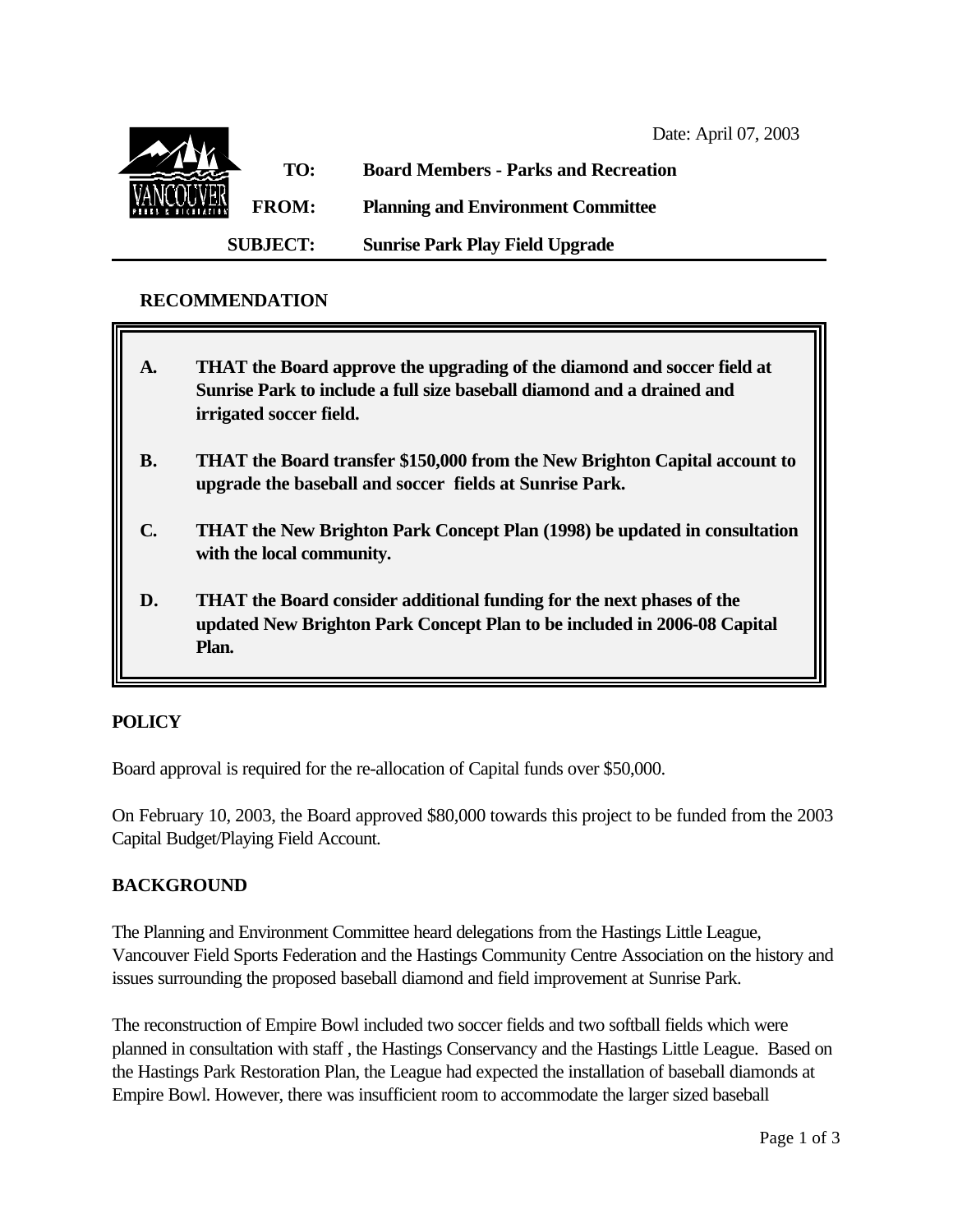diamonds and consequently the new facility included softball diamonds. In consultation with Hastings Little League, Sunrise Park was identified as a potential location for a baseball diamond.

Four-hundred flyers explaining the proposed improvements to the soccer and baseball diamond were distributed in the neighbourhood around Sunrise Park in April 2002 and no negative feedback was received.

New Brighton Park was expanded and upgraded in 1999-2001. Phase I was completed and there is \$342,366 remaining in the New Brighton capital account. There were two low bids during the construction phase, which generated this surplus over the projected budget.

# **DISCUSSION**

The Hastings Little League have expressed their concern regarding the inability to accommodate baseball at Empire Bowl and are still looking for a location for a baseball diamond in the northeast quadrant of Vancouver. In response to this staff have researched and evaluated a number of sites in the vicinity of Empire Bowl which are large enough to accommodate a full-size diamond. Sunrise Park was deemed best able to accommodate this facility. The project (see Diagram 1) would involve the removal of the existing backstop and the replacement of it with a baseball backstop with a 300 feet outfield. To accommodate the outfield, some fill material has to be brought in and a set of existing swings needs to be relocated.

The existing soccer field which overlaps with the baseball field is proposed to be drained and irrigated to provide a better quality field.

It is anticipated that design of the diamond would begin in late spring and construction in the summer of 2003. The fields would be ready for use in the summer of 2004.

The cost of the upgrade is estimated to be \$230,000 and reconstruction of the baseball and soccer field would include, improved growing medium, new turf, sub-surface drainage, new backstop and an automatic irrigation system. The Vancouver Field Sport Federation recommend the proposed plan (see attachment) and the use of \$80,000 from the 2003 Playing Field Account, as previously approved by the Board.

The Hastings Community Centre Association did not want to see the implementation of the New Brighton Park concept plan jeopardized by a transfer of capital funds and to this end, the Planning and Environment Committee recommends that the New Brighton Concept Plan be updated, priorities for current and future capital funds be identified, and that the Board consider including additional funds for improvements in the 2006-08 Capital Plan. The Committee notes that future funding for New Brighton Park needs to be considered as part of the formulation of the 2006-08 Capital Plan, which will take place in 2005. The Committee acknowledged that the minimum amount to be considered should be at least \$150,000.